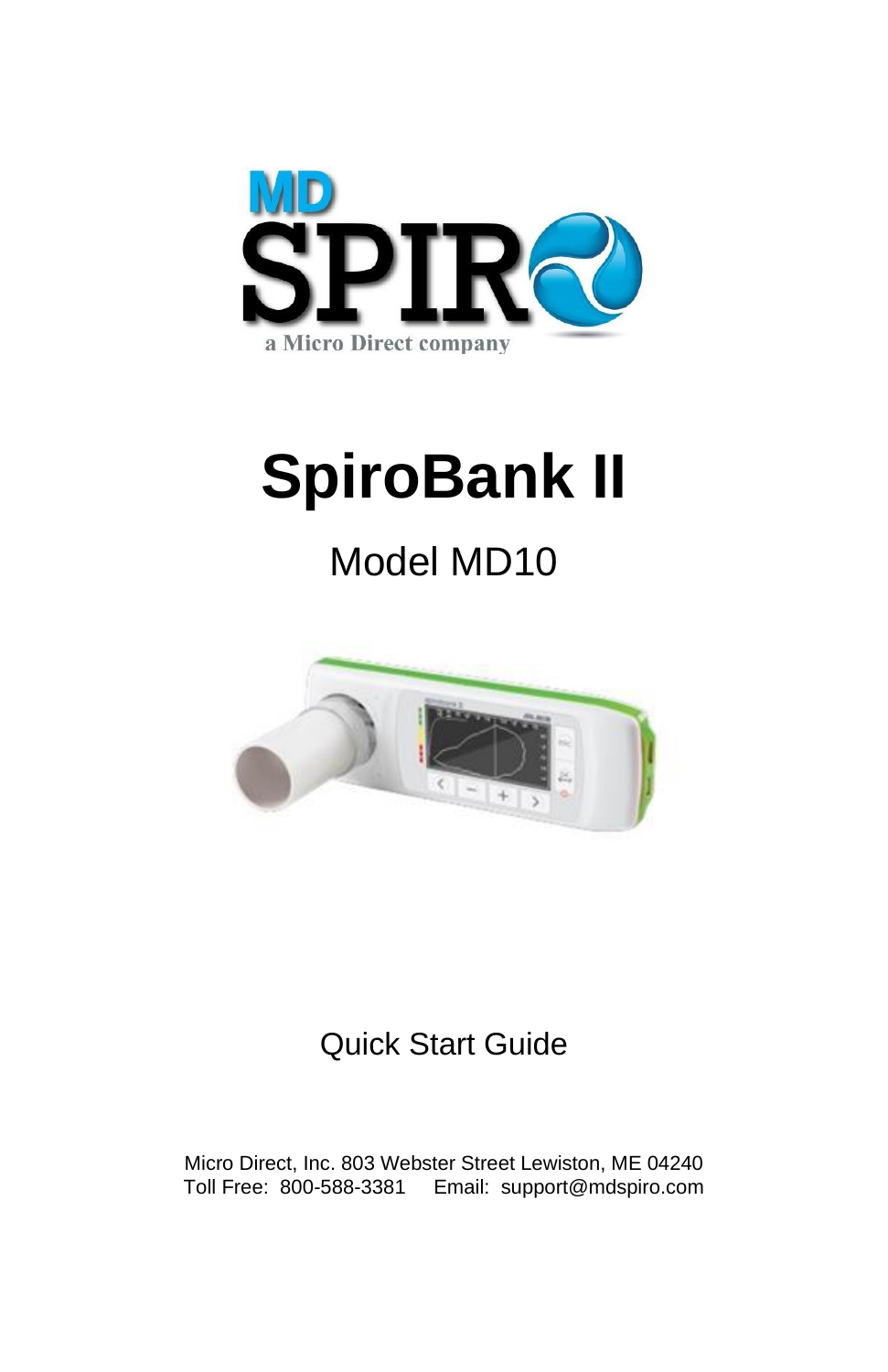



there will be 3 screens that appear: the first is the logo splash screen and shows the date & time

**button**

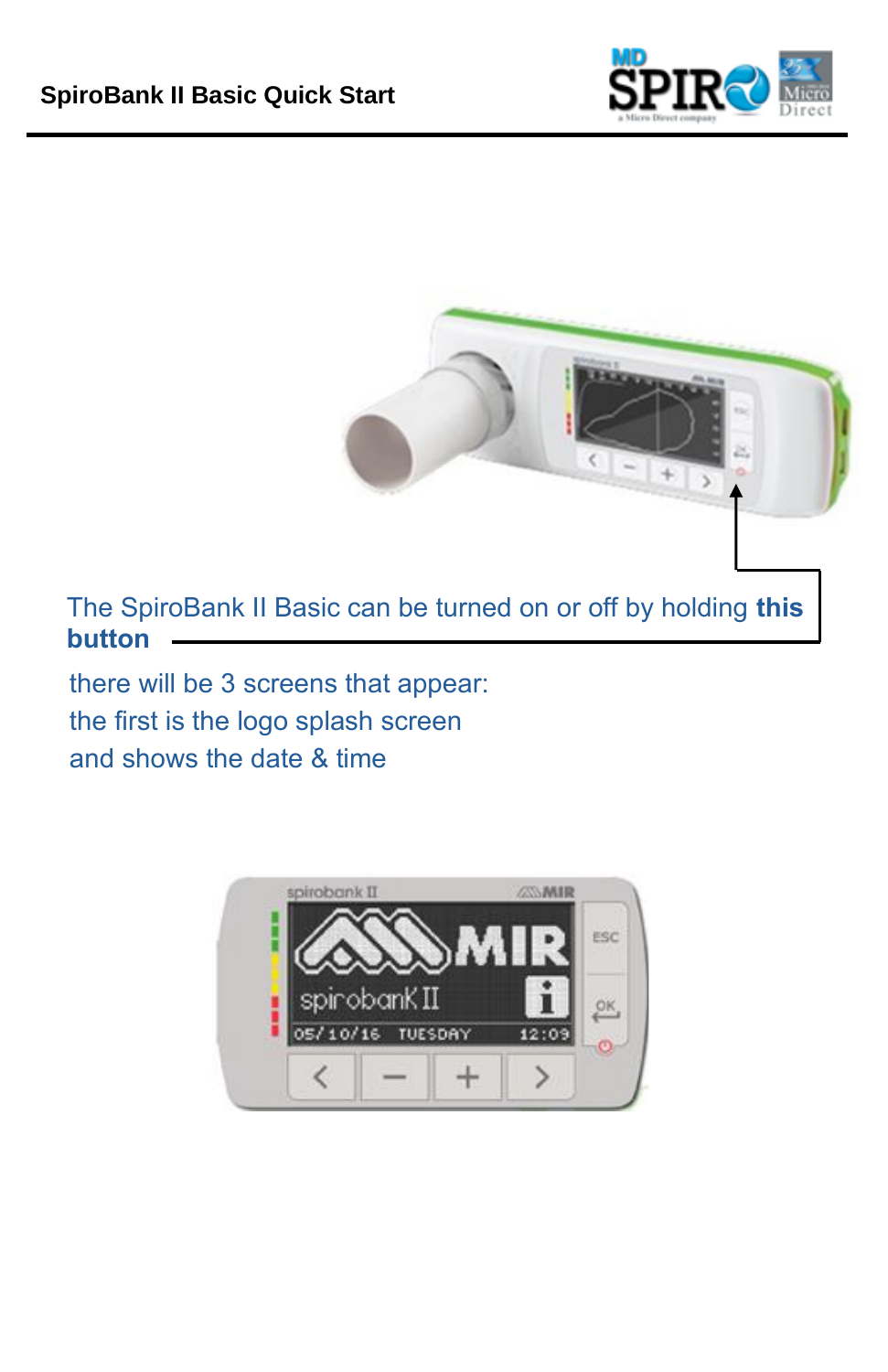

#### **The second screen shows:**

the number of patient files, the number of spirometry tests, the amount of free memory and the battery symbol indicating the amount of battery charge





It will also show you the configuration icon that brings you to the **Configuration Menu**

Pressing the right arrow under this symbol will take you to the **Configuration Menu**

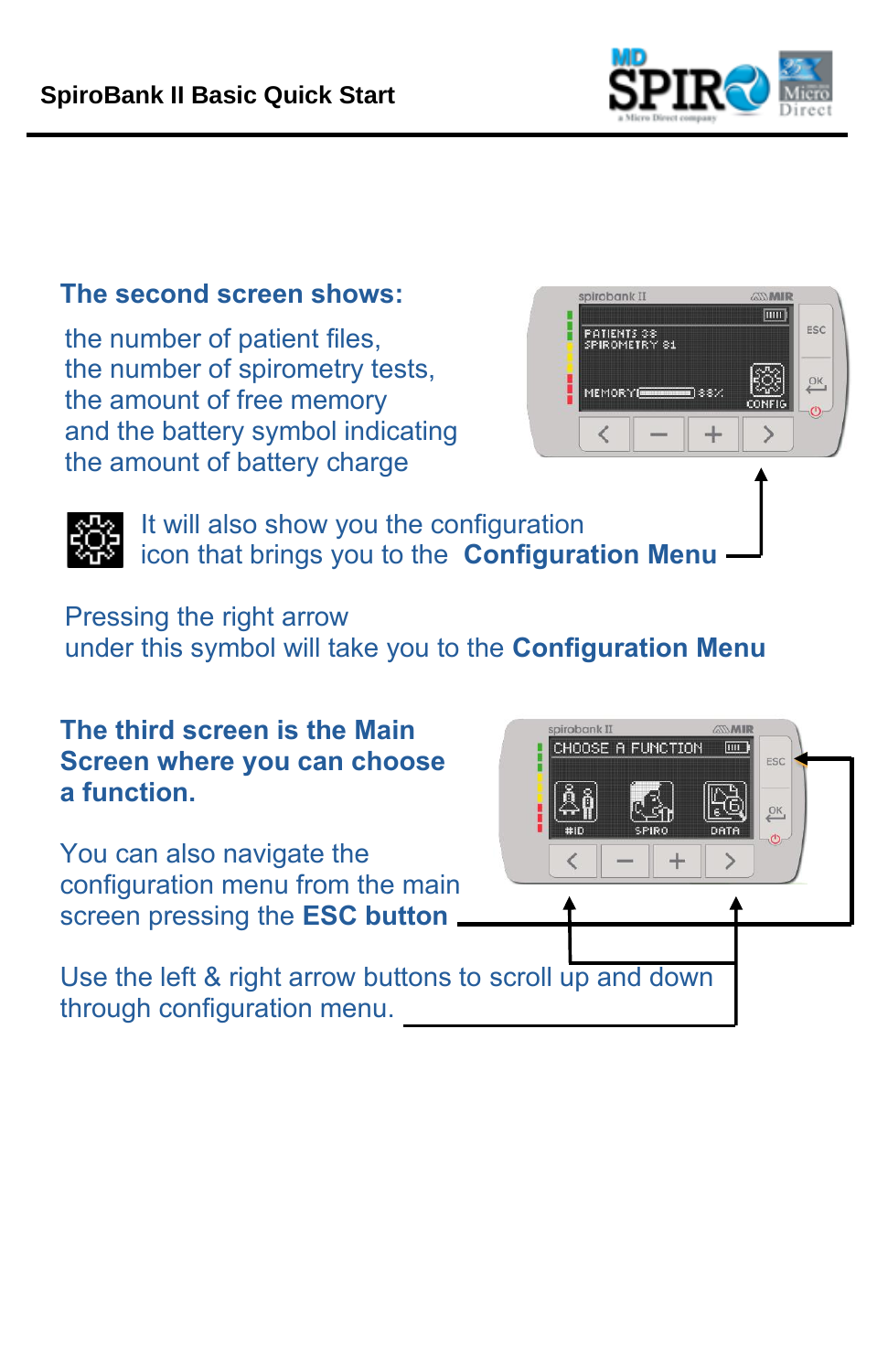

#### **Entering patient Information**

Press the left arrow under the I.D. symbol



This screen appears:

#### **There are two choices for entering patient information**

**Choose New** by pressing the left arrow to create a new patient

**Choose Modify** by pressing the right arrow to edit an existing patient file.

#### **Selecting New Patient: the insert patient data screen will appear**

Use the minus and plus buttons to increase/decrease numbers in the number fields. Once birthdate, height (inches or cm) and weight (lb or kg) have been entered, two choices will appear for gender. Press the minus to highlight male or press the plus to highlight female.

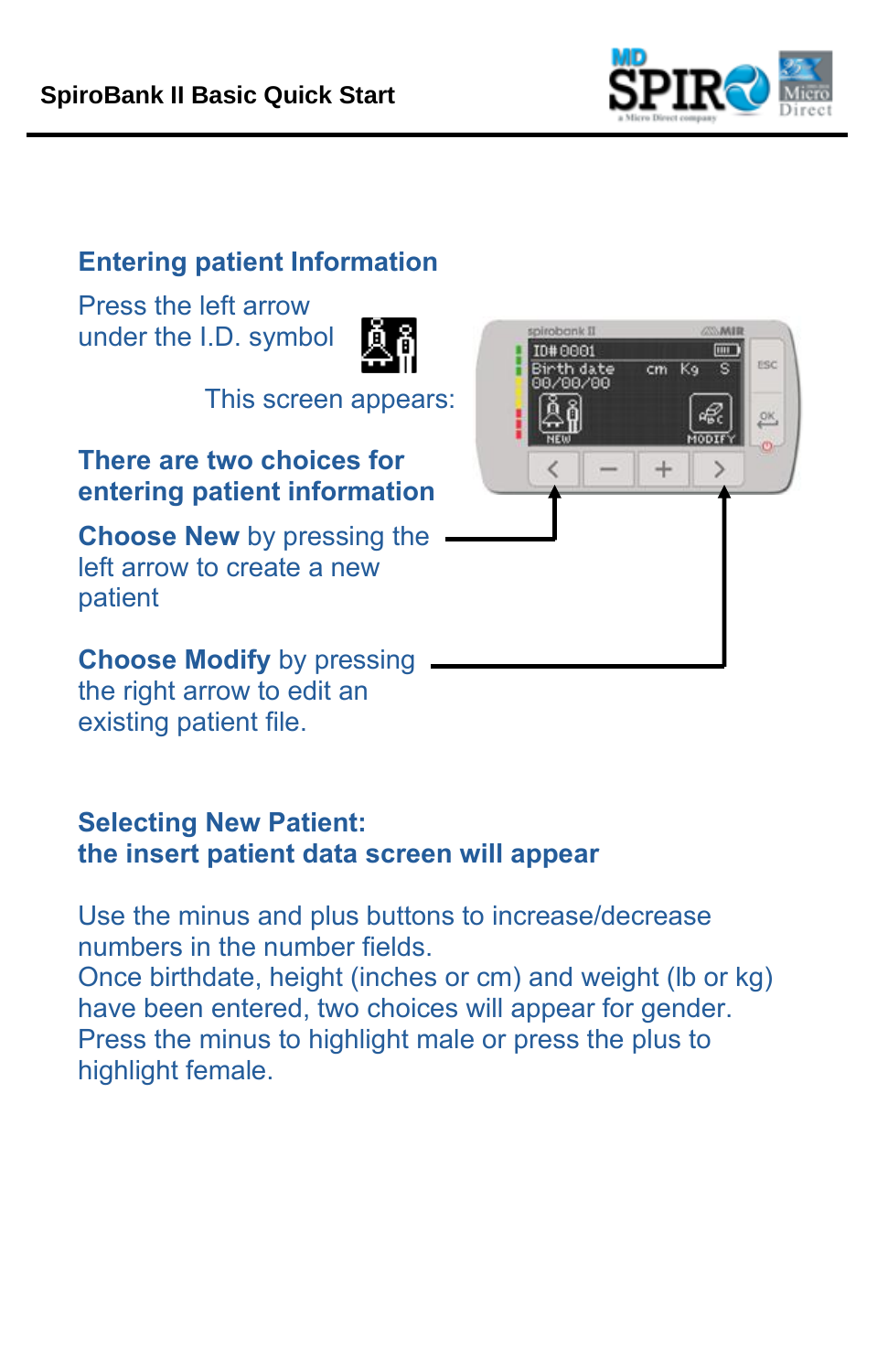

Then press the **OK button** to make your choice. Next the ethnicity option will appear. Use the left and right arrow to scroll up and down through the choices. Press the OK button to confirm your choice.



#### **Now you will be back on the main screen**

#### **To Perform an FVC Test**

spiro symbol

Insert the flow turbine with the cardboard mouthpiece pointing out the same side the screen is on and twist it clockwise to lock.

Back on the main screen, press the minus sign under the



**A new screen appears with spirometry test choices**

(The POST choice will be grayed out until at least one Pre FVC test is done). Press the button under the choice of test.



The next screen will have instructions about performing the test. The patient may begin to perform the test at this screen. The test will time out if not started in time.

#### **Connect the device to the computer via the micro USB cable to charge it.**

The screen will say **'external control'** and will remain on while connected.